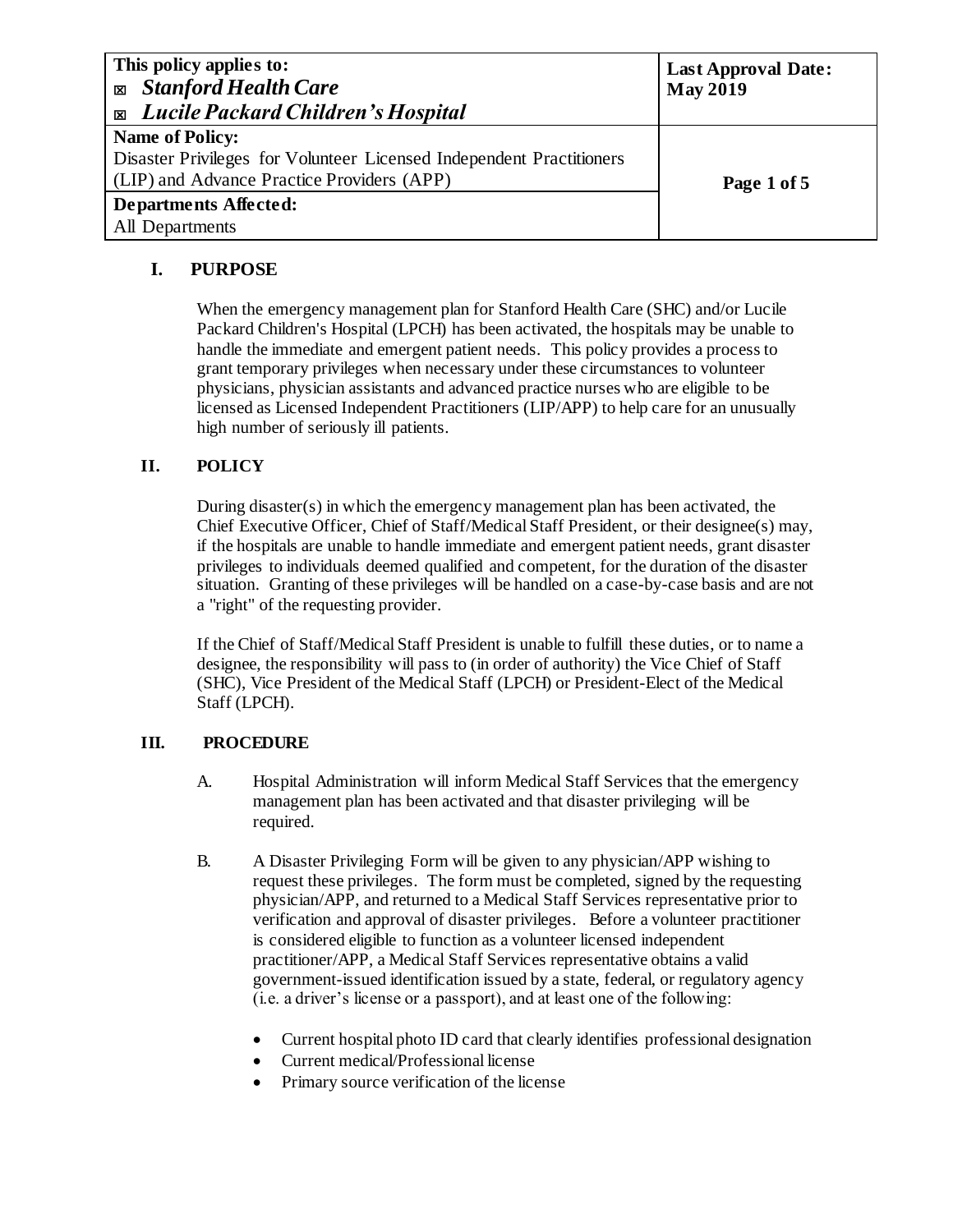| This policy applies to:<br><b>Stanford Health Care</b><br>図<br><b>Exable 2</b> Lucile Packard Children's Hospital                     | <b>Last Approval Date:</b><br><b>May 2019</b> |  |  |  |
|---------------------------------------------------------------------------------------------------------------------------------------|-----------------------------------------------|--|--|--|
| Name of Policy:<br>Disaster Privileges for Volunteer Licensed Independent Practitioners<br>(LIP) and Advance Practice Providers (APP) | Page 2 of 5                                   |  |  |  |
| <b>Departments Affected:</b><br>All Departments                                                                                       |                                               |  |  |  |

- An ID that certifies the physician/APP is a member of a state or federal disaster medical assistance team (DMAT), or MRC, ESAR-VHP, or other recognized state or federal organizations or groups.
- An ID that certifies the physician/APP has been granted authority by a federal, state, or municipal entity to administer patient care in emergencies
- Identification by a current hospital or medical staff member who possesses personal knowledge regarding the volunteer's ability to act as a licensed independent practitioner during a disaster.
- C. The Medical Staff oversees the performance and professional practice, care, treatment and services provided by the volunteer LIP/APP through direct observation, mentoring, and clinical record review. Based on the oversight of each volunteer licensed independent practitioner, the medical staff will determine within 72 hours of the practitioner's arrival if granted disaster privileges should continue.
- D. Volunteer LIPs/APPs will be identified by name badges provided by a Medical Staff Services Representative. LIP/APP's who are already on the Medical Staff or have been granted privileges will be provided name badges in the event that his/her Hospital identification is not available.
- E. Primary source verification of licensure occurs as soon as the immediate emergency situation is under control, or within 72 hours from the time the volunteer practitioner presents to the organization, which ever comes first.

If, for any reason, the primary source verification of licensure cannot be completed within 72 hours, the Medical Staff Services Representative documents the following:

- Why the primary source verification could not be performed in the required time frame
- Evidence of a demonstrated ability to continue to provide adequate care, treatment and services
- Evidence of the attempt to perform primary source verification as soon as possible

If the volunteer practitioner has not provided any care, treatment or services under the disaster privileges process, primary source verification of lic ensure would not be required.

F. When the Hospitals have deemed that the emergency management plan is no longer needed, all disaster privileges will immediately terminate.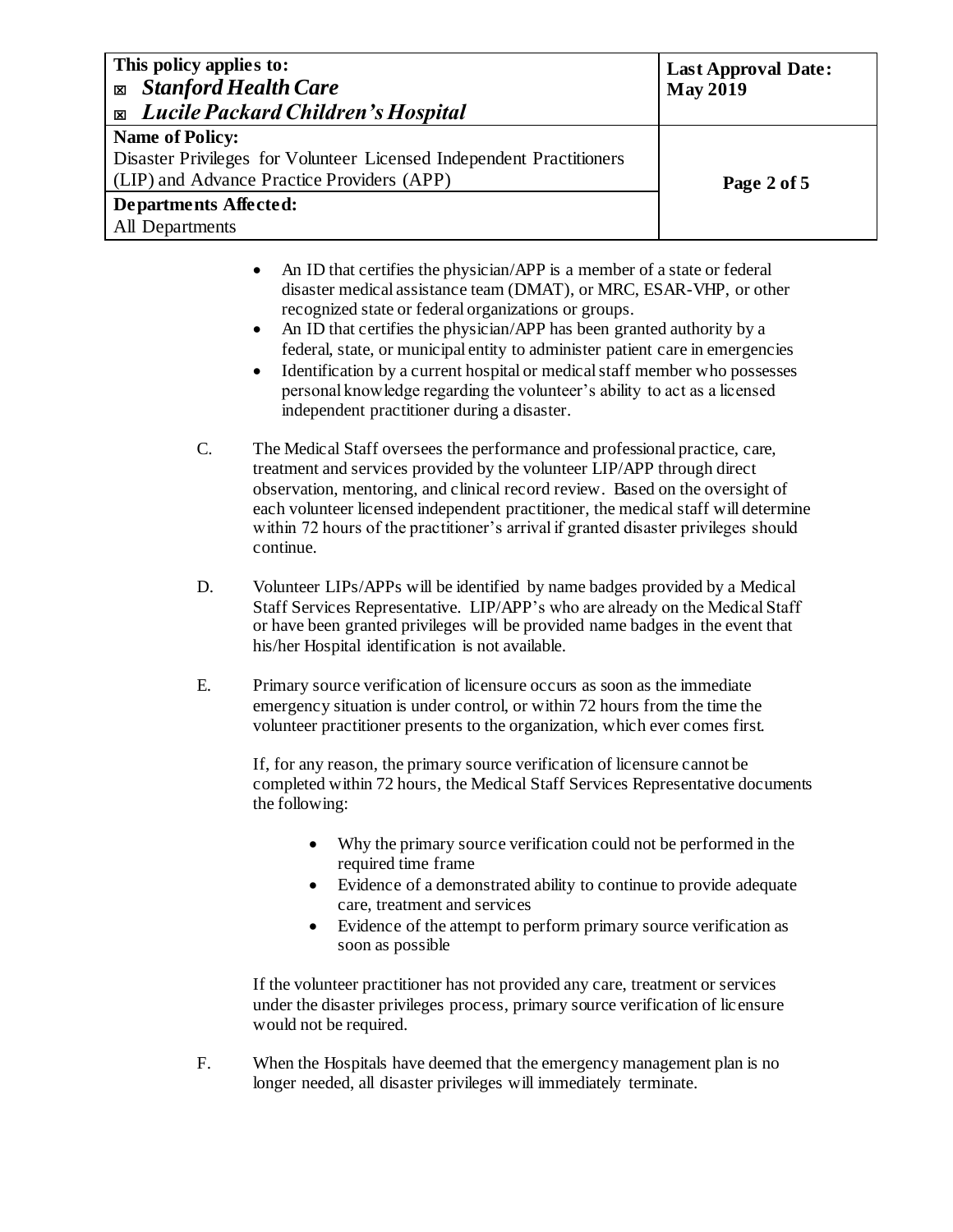| This policy applies to:<br><b>Exp. Stanford Health Care</b><br><b>Exable 2</b> Lucile Packard Children's Hospital                            | <b>Last Approval Date:</b><br><b>May 2019</b> |  |  |  |
|----------------------------------------------------------------------------------------------------------------------------------------------|-----------------------------------------------|--|--|--|
| <b>Name of Policy:</b><br>Disaster Privileges for Volunteer Licensed Independent Practitioners<br>(LIP) and Advance Practice Providers (APP) | Page 3 of 5                                   |  |  |  |
| <b>Departments Affected:</b><br>All Departments                                                                                              |                                               |  |  |  |

G. When the emergency management plan for SHC and LPCH has been activated, providers who receive temporary privileges pursuant to this policy will be covered for professional and general liability for acts undertaken in this capacity on behalf of SHC and LPCH by SHC/LPCH Professional Insurance Company.

## **I. DOCUMENT INFORMATION**

- A. Legal Authority/References:
	- 1. Joint Commission Comprehensive Accreditation Manual for Hospitals (2009)
	- 2. Medical Staff Bylaws SHC and LPCH

### B. Author / Original Date:

Sandi Edgar, 5/2003 Debra R. Green, MPA, CPMCM, CPCS, 6/08, 2/09, 8/12

#### C. Gatekeeper of Original Document

The Director, Medical Staff Services (or designee), who will be responsible for initiating its review and revision. The Policy will reside in the Credentials Policy and Procedure Manual, a copy of which is kept in the Medical Staff Office.

#### D. Distribution and Training Requirements

The distribution and training requirements for this Policy will be handled through the Credentials Department.

#### E. Review and Renewal Requirements

This policy will be reviewed by the Credentials and Privileges Committee every three years and/or as required by change of law or practice,. The review is facilitated by the Director of Medical Staff Services. Any changes must be approved by the Credentials and Privileges Committee (on authority by the Medical Board.)

- F. Review / Revision History: 12/06, 12/07, 6/08, 2/09, 5/19
- G. **Approvals:**

Legal – 6/18/03 LPCH Policy Committee – 3/09, 9/12, 11/16, 5/19 Credentials Committee SHC – Dec 2006, Dec 2007, Mar 2009, 9/12, 12/16,5/19 Credentials Committee LPCH – Dec 2006, Dec 2007, Mar 2009, 9/12, 12/16, 5/19

### H. Board Approvals

Medical Executive Committee – SHC and LPCH –3/09, 10/12, 12/14, 12/16, 5/19 Board of Directors – SHC and LPCH –3/09, 10/12, 12/16, 5/19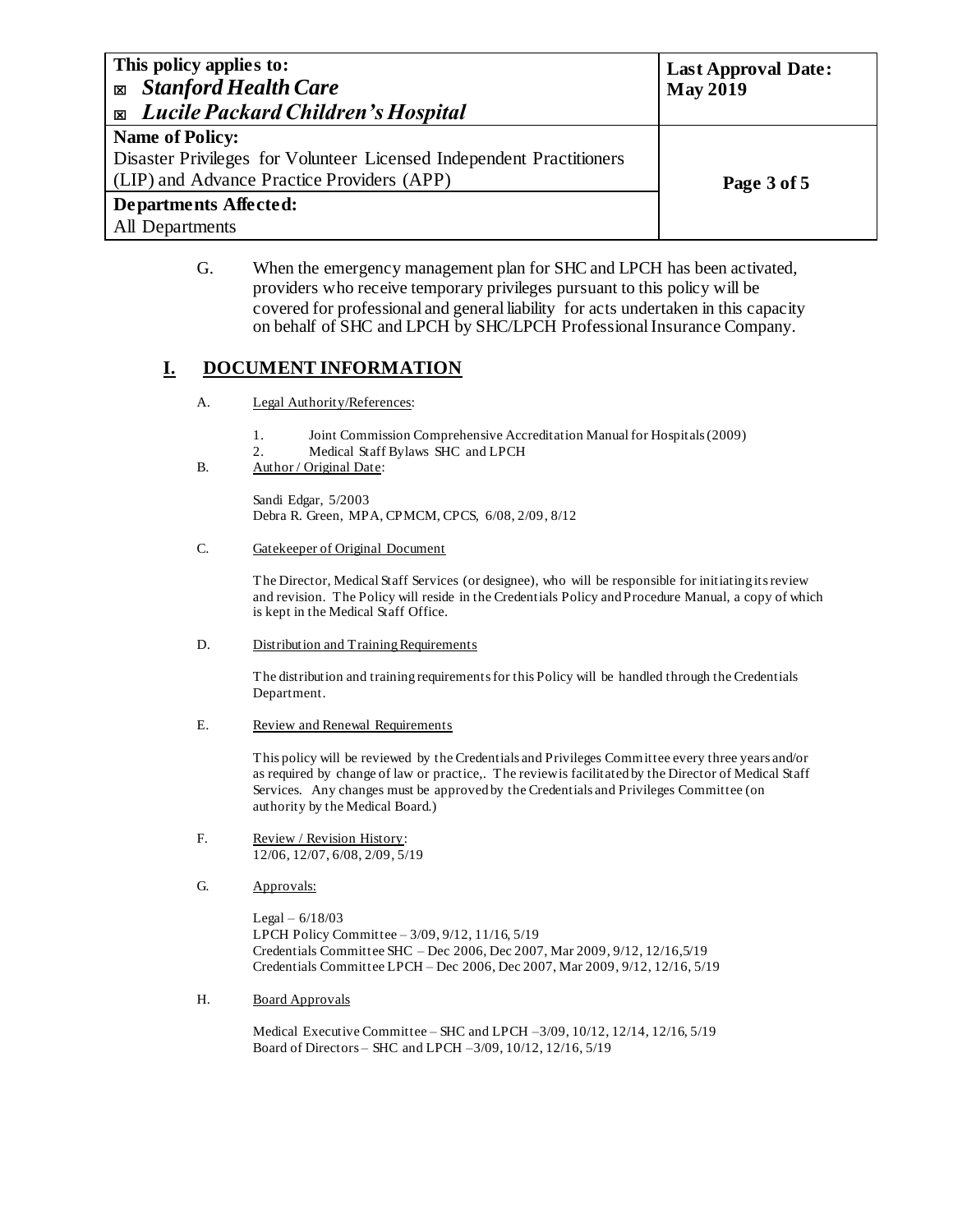| This policy applies to:<br><b>Stanford Health Care</b><br>図<br>Lucile Packard Children's Hospital<br>X                                       | <b>Last Approval Date:</b><br><b>May 2019</b>                                                       |                                 |                                                                                                                                                                                                                                                                                                                                                                                                                                            |  |  |
|----------------------------------------------------------------------------------------------------------------------------------------------|-----------------------------------------------------------------------------------------------------|---------------------------------|--------------------------------------------------------------------------------------------------------------------------------------------------------------------------------------------------------------------------------------------------------------------------------------------------------------------------------------------------------------------------------------------------------------------------------------------|--|--|
| <b>Name of Policy:</b><br>Disaster Privileges for Volunteer Licensed Independent Practitioners<br>(LIP) and Advance Practice Providers (APP) | Page 4 of 5                                                                                         |                                 |                                                                                                                                                                                                                                                                                                                                                                                                                                            |  |  |
| <b>Departments Affected:</b><br>All Departments                                                                                              |                                                                                                     |                                 |                                                                                                                                                                                                                                                                                                                                                                                                                                            |  |  |
|                                                                                                                                              | <b>VOLUNTEER LICENSED INDEPENDENT PRACTITIONER</b>                                                  | <b>DISASTER PRIVELEGES FORM</b> |                                                                                                                                                                                                                                                                                                                                                                                                                                            |  |  |
|                                                                                                                                              |                                                                                                     |                                 |                                                                                                                                                                                                                                                                                                                                                                                                                                            |  |  |
| Physician                                                                                                                                    | $\Box$ Podiatrist                                                                                   | $\Box$ Dentist                  | $\Box$ Psychologist                                                                                                                                                                                                                                                                                                                                                                                                                        |  |  |
|                                                                                                                                              |                                                                                                     |                                 |                                                                                                                                                                                                                                                                                                                                                                                                                                            |  |  |
| restrictions on my licensure to practice.                                                                                                    |                                                                                                     |                                 |                                                                                                                                                                                                                                                                                                                                                                                                                                            |  |  |
|                                                                                                                                              | I also certify that I have the training, knowledge, and experience to practice in the specialty of  |                                 |                                                                                                                                                                                                                                                                                                                                                                                                                                            |  |  |
|                                                                                                                                              |                                                                                                     |                                 | with no restrictions on clinical privileges at any hospital.                                                                                                                                                                                                                                                                                                                                                                               |  |  |
| patients to readily identify my status.                                                                                                      |                                                                                                     |                                 | I hereby volunteer my clinical services to Stanford Health Care/Lucile Packard Children's Hospital<br>("Hospitals") during this emergency/disaster situation and agree to practice as directed and under the<br>supervision of a current member of the Medical Staff at the Hospitals. I agree to wear my ID badge is sued<br>by the Hospitals at all times when functioning under these temporary disaster privileges to enable staff and |  |  |
|                                                                                                                                              | I agree to abide by all policies at the Hospitals regarding confidentiality of patient information. |                                 |                                                                                                                                                                                                                                                                                                                                                                                                                                            |  |  |
|                                                                                                                                              |                                                                                                     |                                 | I also acknowledge that my temporary disaster privileges at the Hospitals shall <i>immediately terminate</i> once<br>the emergency has ended, as notified by the Hospitals, and that these privileges may be terminated at any                                                                                                                                                                                                             |  |  |

Signature of provider

Date

The information as provided by the provider has been reviewed and will be verified, as soon as possible, as outlined in the Policy, by Medical Staff Services. On this basis, this provider is herby granted temporary disaster privileges to treat patients presenting at the Hospital during this emergency/disaster.

\_\_\_\_\_\_\_\_\_\_\_\_\_\_\_\_\_\_\_\_\_\_\_\_\_\_\_\_\_\_\_\_\_\_\_\_\_\_\_\_\_\_\_\_\_\_\_\_\_\_\_\_\_\_\_\_\_\_\_\_

\_\_\_\_\_\_\_\_\_\_\_\_\_\_\_\_\_\_\_\_\_\_\_\_\_\_\_\_\_\_\_\_\_\_\_\_\_\_\_\_\_\_\_\_\_\_\_\_\_\_\_\_\_\_\_\_\_\_\_\_

\_\_\_\_\_\_\_\_\_\_\_\_\_\_\_\_\_\_\_\_\_\_\_\_\_\_\_\_\_\_\_\_\_\_\_\_\_\_\_\_\_\_\_\_\_\_\_\_\_\_\_\_\_\_\_\_\_\_\_\_

\_\_\_\_\_\_\_\_\_\_\_\_\_\_\_\_\_\_\_\_\_\_\_\_\_\_\_\_\_\_\_\_\_\_\_\_\_\_\_\_\_\_\_\_\_\_\_\_\_\_\_\_\_\_\_\_\_\_\_\_

Signature of Chief of Staff (or designee)